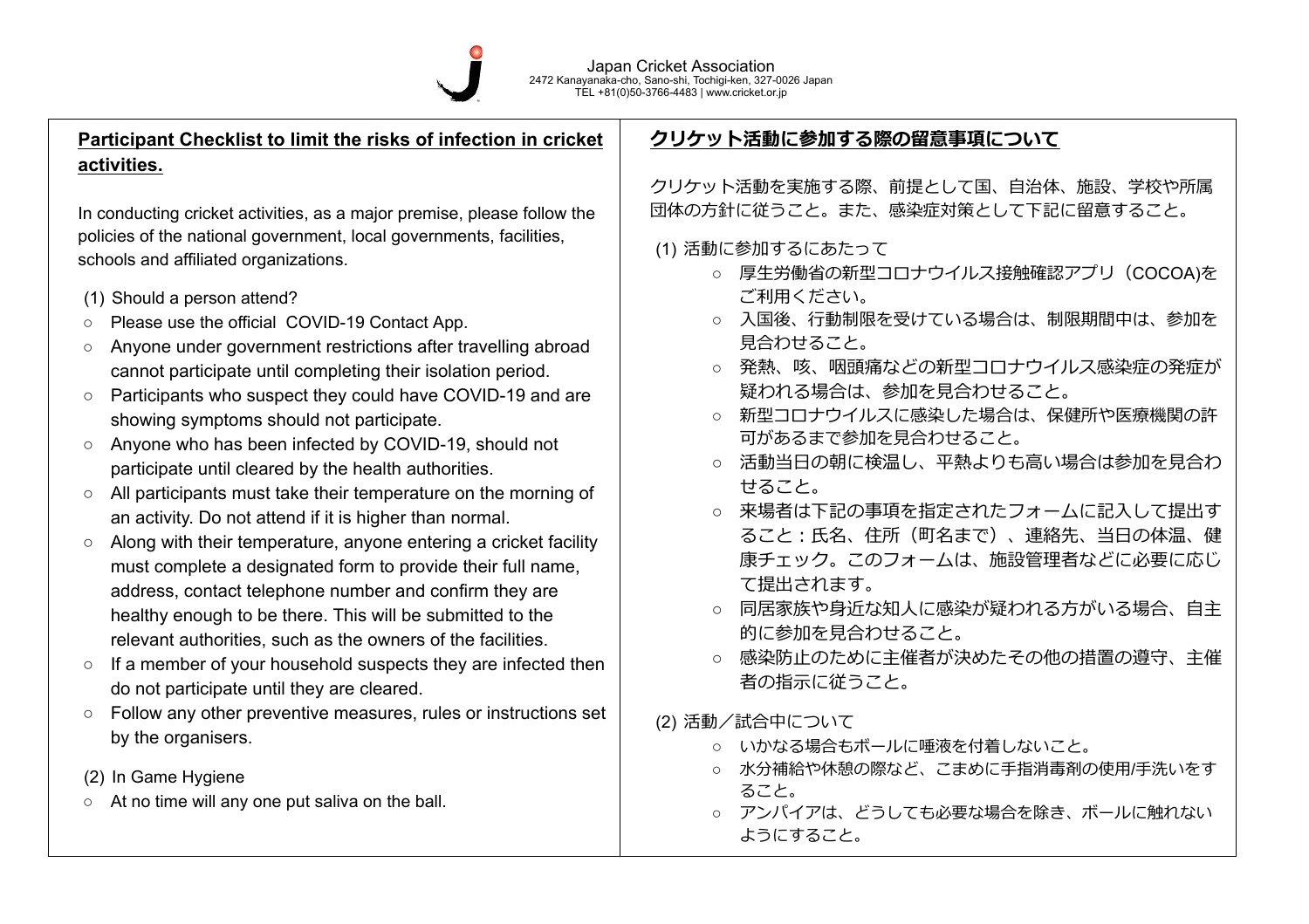

- Use hand sanitizer / wash hands at regular intervals (drinks breaks & the end of innings).
- Umpires should refrain from handling the ball..
- Umpires can wear masks if they wish.
- Participants should have masks with them from when they are away from the playing area. If wearing a mask while playing please be careful of heatstroke.
- Do not talk, cheer or appeal in close proximity to others.
- Avoid spitting or clearing your throat where possible.
- Do not eat or drink near others and avoid talking when doing so.
- Always clean up after yourselves and only dispose of garbage in designated places, including emptying drinks bottles.

## (3) Equipment

- Avoid sharing equipment and do not share gloves and helmets.
- When using communal items or when sharing of equipment is unavoidable, use hand sanitizer / wash hands before and after handling the items as well as sanitising the items.
- Do not share drink bottles, towels, caps, sunglasses or other personal items.
- Bowlers cannot give their cap/sunglasses to their umpire/teammate, but can instead place them at the start of their run up or boundary edge.

## (4) Distancing

- Do not shake hands including with opponents before or after the match or activity. An "elbow tap" is an acceptable way to display sportsmanship at this time.
- Appealing should be minimal and at a respectful distance from umpires at all times.
- アンパイアは、希望する場合にはマスクを着用することができま す。
- マスクを持参し、競技環境外では着用すること。活動中は着用の 必要はありません。着用する場合は、熱中症などに十分注意する こと。
- 他の人の近くで大きな声で会話、応援、アピール等をしないこ と。
- 活動中に唾や痰をはくことは極力行わないこと。
- 飲食を行う場合は周囲の人となるべく距離をとって対面を避け、 会話は控えめにすること。
- 飲みきれなかったスポーツドリンクやゴミ等は持ち帰り、指定場 所以外に捨てないこと。
- (3) 用具について
	- 用具を共有することを避けること。特にグローブやヘルメットを 共有しないこと。
	- 共用物ややむなく共有する用具を使用する場合は、使用前後の手 指消毒剤の使用/手洗いや共用物または共有する用具の消毒に協 力すること。
	- ドリンクボトル、タオル、キャップ、サングラスなどの個人の持 ち物を共有しないこと。
	- ボーラーは、キャップやサングラスをアンパイアやチームメイト に渡さず、ランナップのスタート時点またはバウンダリーの外に 置くこと。
- (4) 他者との距離
	- 試合や活動の前後を含め、相手と握手をしないこと。スポーツマ ンシップを表現する⽅法としては、「エルボータップ(肘タッ チ) | を用いることができます。
	- アンパイアへのアピールは最低限にし、適切な距離を常に保つこ と。